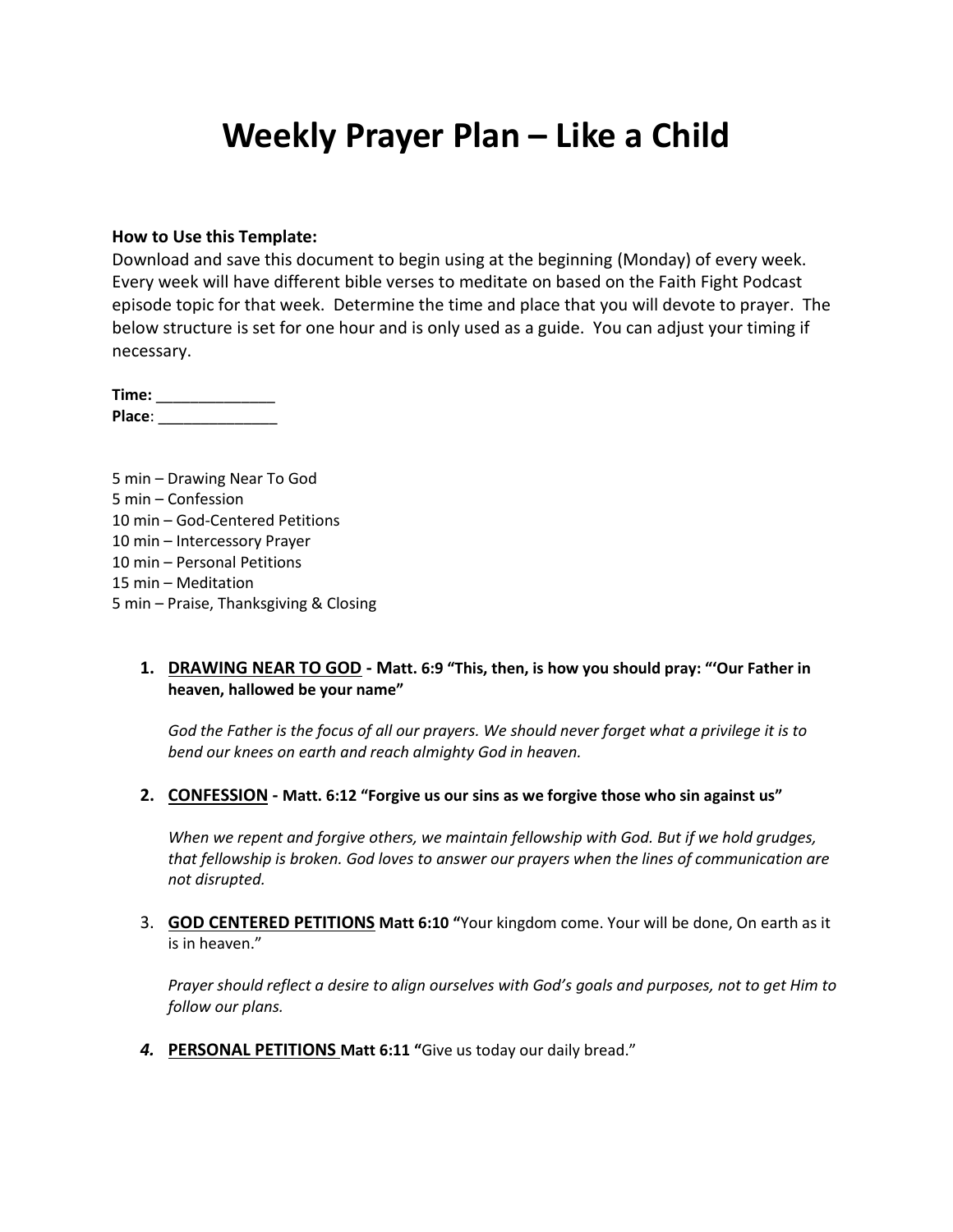*We are dependent upon the Lord for our needs and He wants us to come to Him with our requests.*

5. **MEDITATION Joshua 1:8** "Keep this Book of the Law always on your lips; meditate on it day and night, so that you may be careful to do everything written in it. Then you will be prosperous and successful."

*Meditation is thinking about the word of God to understand what it means in the context of the scripture and how it can apply to your life today. The Word of God is powerful enough to still be relevant in your life today even though it was written thousands of years ago.*

#### **Read through the scripture passages for today as listed below:**

Meditational Verses Monday: Hebrews 10:32-39 Tuesday: Mark 11:12-25 Wednesday: Psalms 150:1-26 Thursday: Matthew 7:7-12 Friday: John 10:1-18 Saturday: Matthew 14:22-33 Sunday: Psalms 95:1-7

**Once you have read the scripture for today, write down your answer to the questions below or any other insight/revelation that you receive in your prayer journal.** 

- 1. Is there a promise to claim?
- 2. Is there a lesson to learn?
- 3. Is there a blessing to enjoy?
- 4. Is there a command to obey?
- 5. Is there a sin to avoid?
- 6. Is there a new thought to carry with me?
- **6. PRAISE & THANKSGIVING 1 John 5:14-15** "This is the confidence we have in approaching God: that if we ask anything according to his will, he hears us. And if we know that he hears us whatever we ask—we know that we have what we asked of him."

We can end our prayer time with confidence that God has heard our prayer and will *answer in His perfect timing. Demonstrate your faith in Him by showing thanks before you see the answer to your prayers.*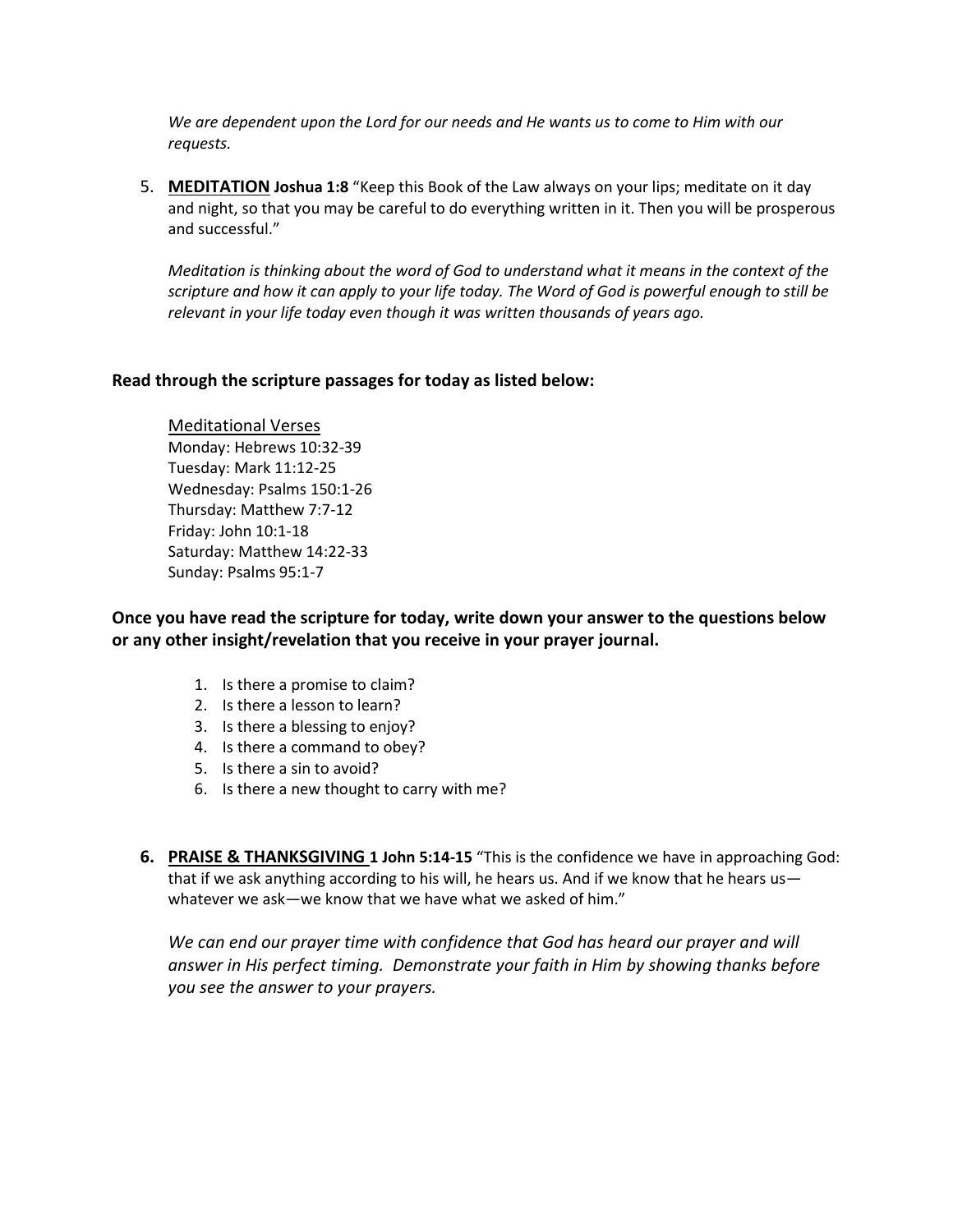# **Bible Verses & Notes - Like a Child**

From the moment we are born we've been encouraging to learn and grow up. This is the right thing to expect. However there some childlike characteristics that can be beneficial to us Christians. Who said we can't learn anything from children. The truth is, if we pay attention we can learn a lot from kids. Just their innocence alone is something that we can learn from. In this episode I'm going to of over some things children do in the natural and share how we can grow spiritual by doing something similar to it.

## **Have faith like a Child**

*"You need to persevere so that when you have done the will of God, you will receive what he has promised. For, "In just a little while, he who is coming will come and will not delay." And, "But my righteous one will live by faith. And I take no pleasure in the one who shrinks back." - Hebrews 10:36-38*

You can make up a story for a child and they will believe and run with it. The thing that the child is looking for is who the story is coming from. Do they trust that person? It could be a parent or teacher. Or it could be a character from their favourite cartoon. If they trust the person sharing the story they will believe it and act like it's true. When it comes to adults, we have to believe when God puts something in our spirits. We have to believe that He is able to do it. Sometimes it's so big that it's hard to believe but that's because it will take God to bring it to pass. But we need to remember the one who spoke it to us and trust God to bring it to pass.

### **Imagine like a child**

*""Have faith in God," Jesus answered. "Truly I tell you, if anyone says to this mountain, 'Go, throw yourself into the sea,' and does not doubt in their heart but believes that what they say will happen, it will be done for them. Therefore I tell you, whatever you ask for in prayer, believe that you have received it, and it will be yours. - Mark 11:22-24*

If a child heard Jesus say this I think he would close their eyes and picture themselves picking up a mountain and throwing it into the sea. There are a few spiritual principles that are involved with what Jesus mentions in this verse but at the very basic level, can you imagine something that you think is impossible happening. Can you close your eyes and see it happening in your mind. When God plants a thought for something big in your mind can you imagine it happening. This is the first step in believing for something impossible to be made possible through God.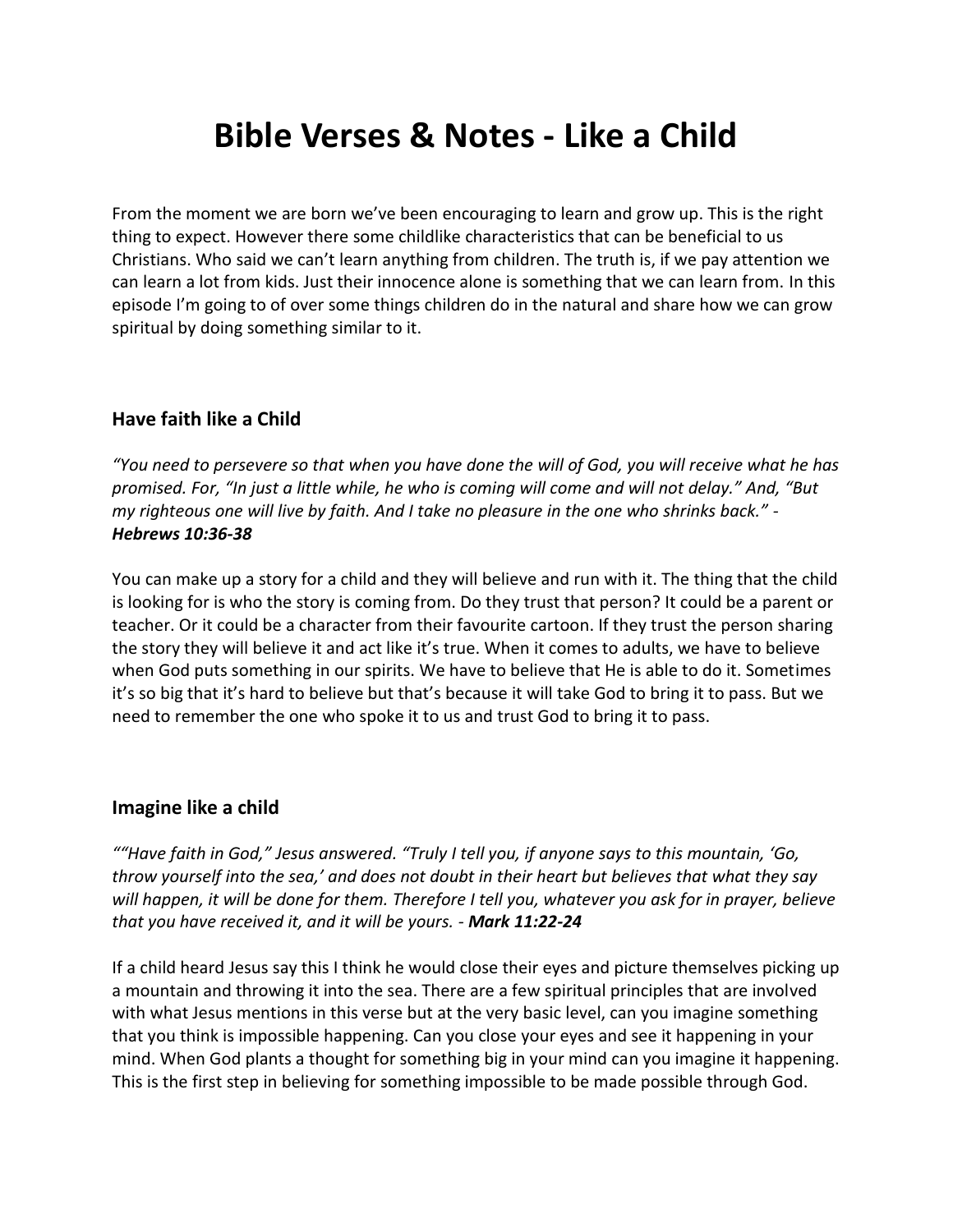## **Praise like a child**

*Praise the Lord. Praise God in his sanctuary; praise him in his mighty heavens. Praise him for his acts of power; praise him for his surpassing greatness. - Psalms 150:1-2*

Music is powerful and moves people regardless of what kind of music. Children are really amazing for this. If they hear a song that they like they will sing, get up and dance and do it like nobody else is on the room. We need to be free to worship during a church service or wherever you are when God touches your heart. As most people get older we begin to get self conscious and aware of what's going on around us. We think about what people will think of they look at us. This hinders our worship and we don't fully express ourselves like a child would when their favourite song comes on. Think about this the next time you are in church.

### **Ask like a child**

*Ask and it will be given to you; seek and you will find; knock and the door will be opened to you. For everyone who asks receives; the one who seeks finds; and to the one who knocks, the door will be opened. "Which of you, if your son asks for bread, will give him a stone? Or if he asks for a fish, will give him a snake? If you, then, though you are evil, know how to give good gifts to your children, how much more will your Father in heaven give good gifts to those who ask him! - Matthew 7:7-11 NIV*

Children will say what's on their heart when it is on their heart. When we go to God in prayer, this is our opportunity to fellowship with him and bring our request to him in faith. If you need something God already knows. I believe God allows us to have needs and puts desires in our hearts so that we have something to apply our faith to and bring to him in prayer. If a child needs something they ask right away. Most of the time it doesn't matter what you are doing or what's going on. They will ask and we need to remember God is waiting for us to ask him as well.

### **Follow their parents voice like a child**

*The gatekeeper opens the gate for him, and the sheep listen to his voice. He calls his own sheep by name and leads them out. When he has brought out all his own, he goes on ahead of them, and his sheep follow him because they know his voice. But they will never follow a stranger; in fact, they will run away from him because they do not recognize a stranger's voice. - John 10:3-5*